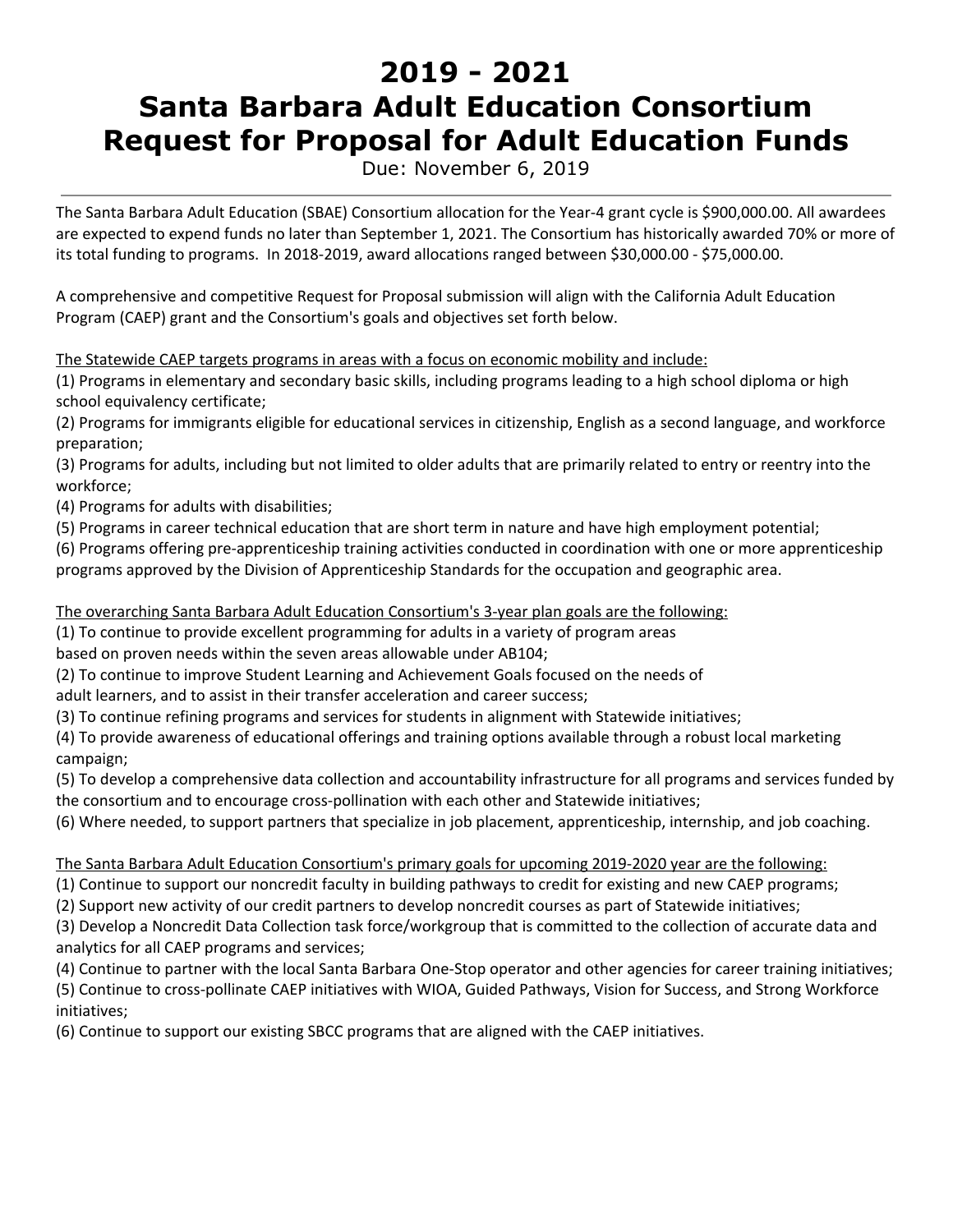Based on the 2019 SBCC School of Extended Learning Economic and Workforce Gap Analysis for Adult Education Regional report, the Consortium's focus for the 2019-2020 selection of programs will need to continue enhancing educational programming in the following areas:

(1) Short-Term CTE in career skills training courses

(2) Short-Term CTE with a focus in areas such as Health Care and Health Training services

- (3) Noncredit Adult High School/GED
- (4) Noncredit English as a Second Language
- (5) Noncredit Adults with Disabilities

(6) To ensure students can navigate through the SBCC system from noncredit to credit, the Consortium also identified the need for a robust Student Support Services program to help students plan their educational and vocational objectives.

#### CAEP Fiscal Regulation for all Independent Contractors and External Partners:

(I) Indirect, for Profit, or Fringe Benefits are not allowable expenses and cannot be reimbursed.

(II) All Independent Contractors and External Partners must submit invoices to the CAEP Coordinator for reimbursement. (III) All external (non-SBCC) CAEP programs will receive two-three payments based on the timeline for completion as stated on the Activity Chart.

#### Data Collection for all CAEP Programs and Partners:

(I) All external (non-SBCC) CAEP programs must use the CASAS TopsPro Enterprise platform to electronically collect student data and participation and data points required by the State;

(II) All data collection must be collected on a quarterly basis.

#### Key Performance Indicators:

As stated in the Consortium's 2019-2021 Three-Year Plan, the Consortium adopts the following key performance indicators related to the allowable program areas and will use these indicators as part of the rubric in selecting programs:

| 1. Programs in elementary and<br>secondary basic skills        | Increase in enrollment in the AHS/GED program and<br>increase hours attending resulting in higher FTES. Increase<br>in the number completing a high school diploma or GED.<br>Creation of new support courses for the AB705 initiative.                                                                          |
|----------------------------------------------------------------|------------------------------------------------------------------------------------------------------------------------------------------------------------------------------------------------------------------------------------------------------------------------------------------------------------------|
| 2. Programs for immigrants and<br>English as a Second Language | Increase in enrollment and hours attending in the ESL<br>program resulting in higher FTES. Increase certificate<br>completion rates in ESL. Increase in supportive<br>programming to reach more community members.                                                                                               |
| 3. Adults Entering or Re-entering the<br>Workforce             | Broadening our reach to the One-Stop and other<br>community partners to increase the numbers of students<br>served. Continue a partnership with the one-stop to offer<br>educational programs on site. Increase in enrollment and<br>hours attending in the Career Skills Institute resulting in<br>higher FTES. |

# **Seven Program Areas Key Performance Indicators**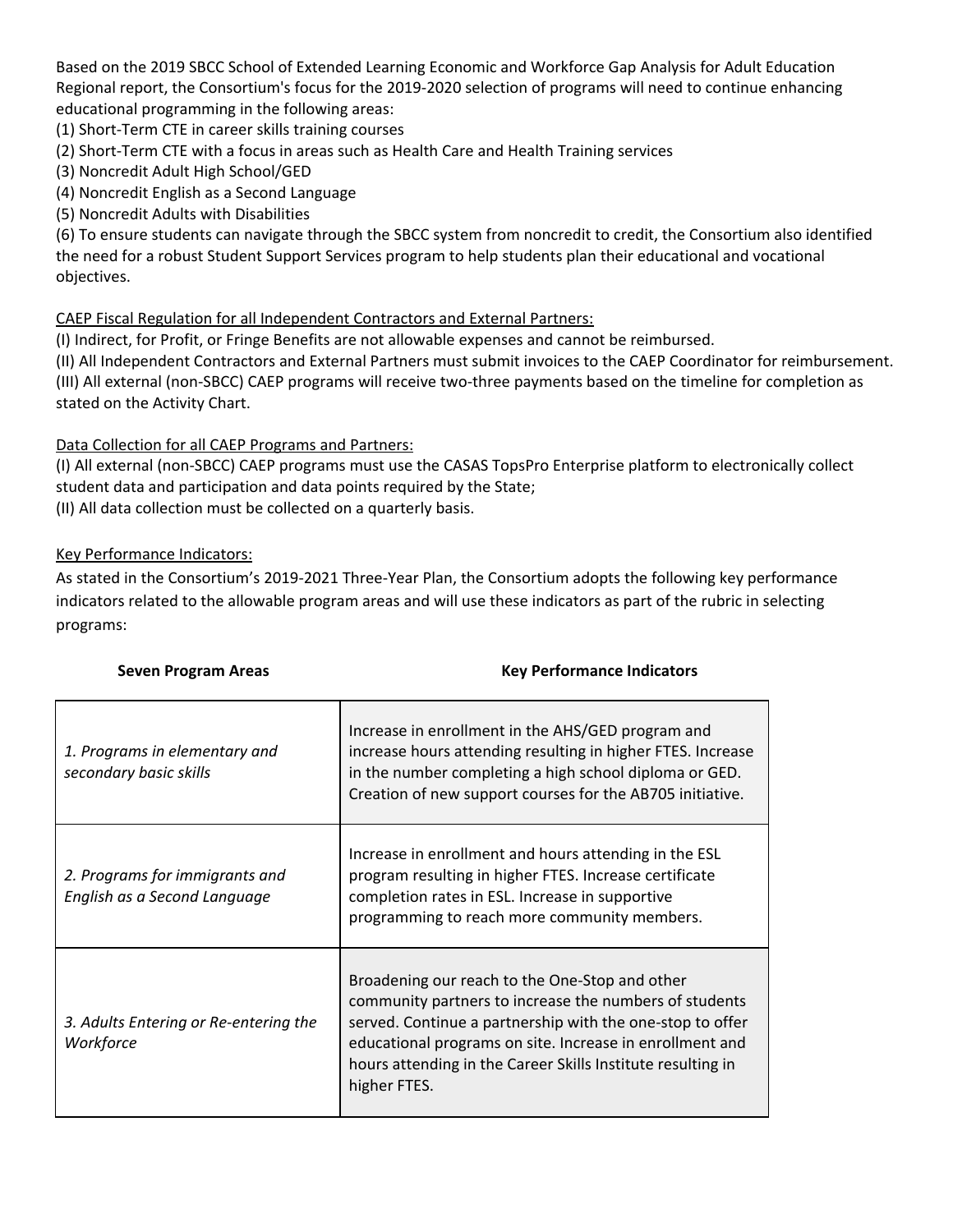| 4. Adults who assist secondary school<br>students.             | Measure results of a pilot program with our community<br>library partners to understand the value and number of<br>students served.                                                                                    |
|----------------------------------------------------------------|------------------------------------------------------------------------------------------------------------------------------------------------------------------------------------------------------------------------|
| 5. Programs for Adults with<br><b>Disabilities</b>             | Launched in 2019, create a realistic growth strategy for<br>the new Adults with Disabilities Work Readiness and<br>Career Certificated Program. Increase the number of<br>enrollments in accordance with the strategy. |
| 6. Programs in Short-Term CTE                                  | Based on the recommendation of the BW Research<br>environmental scan, develop new noncredit programs in<br>CTE areas such as health, business, and information<br>communication technology sectors.                    |
| 7. Programs offering<br>Pre-apprenticeship Training Activities | Explore the possibility of coordinating with a formal<br>apprenticeship program in Construction Technology,<br>leveraging our piloted pre-apprenticeship activities in this<br>department.                             |

Τ

THIS APPLICATION IS DUE NO LATER THAN MIDNIGHT, NOVEMBER 6, 2019. \* Required

I have reviewed the 2019-2021 CAEP Three-Year Plan and 2019/2020 1-Year Plan and attest that this proposal is in alignment with Consortium's current goals and objectives. \* ☒ YES

Are you an existing 2015/16, 2016/17, 2017/18, 2018/19 CAEP funding awardee? \* Yes Program Name \* SBCC Noncredit Student Support Services Primary Contact Name \* Andy Harper Primary Contact Email \* agharper@sbcc.edu Primary Contact Phone \* (805) 898-8138

#### **Applicable Noncredit Program Area \***

☒Adult Education (ABE, ASE, Basic Skills) ☒English as a Second Language/Literacy ☒Adults in the Workforce ☒Adults with Disabilities

1. Executive Summary \*

Please provide an executive summary of your proposed plan (to include overarching goals and outcomes) to create new programs or expand existing programs in one of the areas identified above.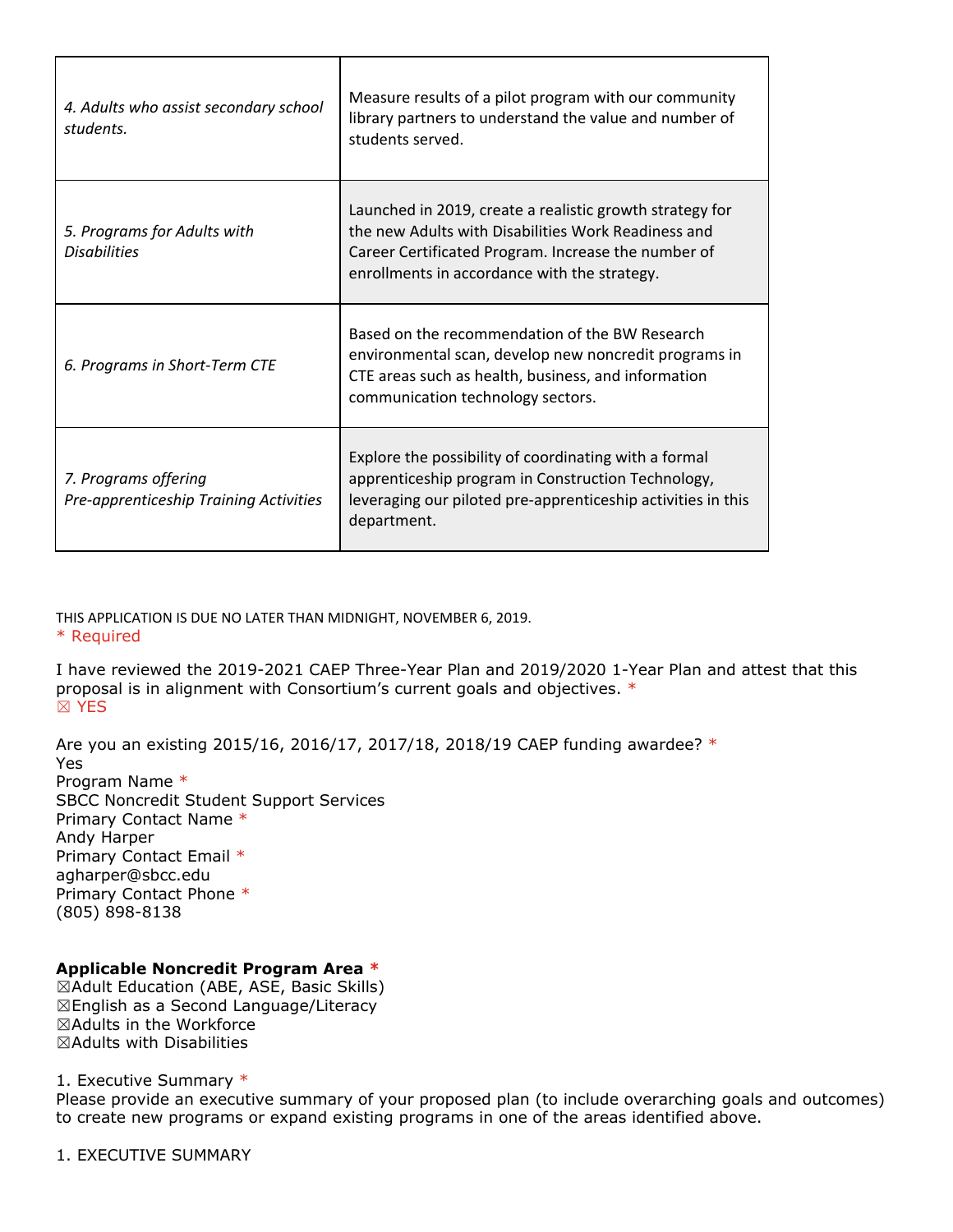The Noncredit Student Support Services (SSS) Office provides assistance to students wanting to achieve their education and career goals. Services include:

- Academic advising
- Career testing and advising
- Job and career counseling
- Assistance with application and registration
- Information about Adult High School / GED / Bilingual GED programs
- Orientation to all Extended Learning Programs
	- How to read the Schedule of Classes
	- How to plan classes
	- How to create an academic plan
	- How to move from one ESL level to the next

The SSS team currently includes two full-time Student Program Advisers (SPAs), a part time adjunct career counselor, and two part-time hourlies. The SPAs' responsibilities include advising students, making appointments, answering the phone, assisting walk-in students, keeping track of statistics, making photocopies, compiling student packets, ordering supplies, filing documents, and providing outreach to the community, high school and college community. One of the two part time hourlies serves as a student adviser. The other hourly performs front desk and office duties for 19.5 hours per week, but for the rest of the time there is no one to welcome students, answer the phone, or make appointments. Also, at present there is nobody responsible for providing inreach or outreach so the SPAs need to do this themselves at the local high schools, at community events, in ESL assessment sessions, and in our noncredit 32 ESL classes per term at Wake Campus, Schott Campus and off-campus locations.

From July 2018 - June 2019, this understaffed SSS team provided advising and counseling for 889 unduplicated students. This included the following numbers of students shown in the categories below. Please note that this table shows duplicated visits, i.e. some students had more than one meeting.

| • AHS/GED                         | 901 |
|-----------------------------------|-----|
| ·Vocational                       | 525 |
| • Transfer to credit              | 117 |
| • Community Referrals             | 30  |
| $\bullet$ ESL                     | 255 |
| $\bullet$ DSPS                    | 103 |
| • Improve Job Skills              | 59  |
| • Counseling Advising/Other 1,756 |     |
|                                   |     |

These numbers could be significantly higher, and the goal for this team is to increase the number of students they advise to 100 students per week i.e. 3,250 per year.

In addition to the services described above, in 2018 - 2019 a new CAEP-funded School to Work program was piloted. The pilot program provided students with services from a Career Coach with the following results:

Students who showed interest in participating: 28 Students who went through the Intake Process: 23 Students who received Coaching or Career Advice services: 8 Students who actually participated in an interview: 4 Students who obtained employment: 1

This interest in the program demonstrates the need for explicit inreach and outreach in order to inform community members about the employment assistance program at SSS. The goal for 2020 - 2021 is to provide in-person employment assistance or referrals for one hundred students. Referrals would involve directing students to our partner programs including Career Counselling, One Stop (American Job Center,) and the Career Skills Institute (CSI)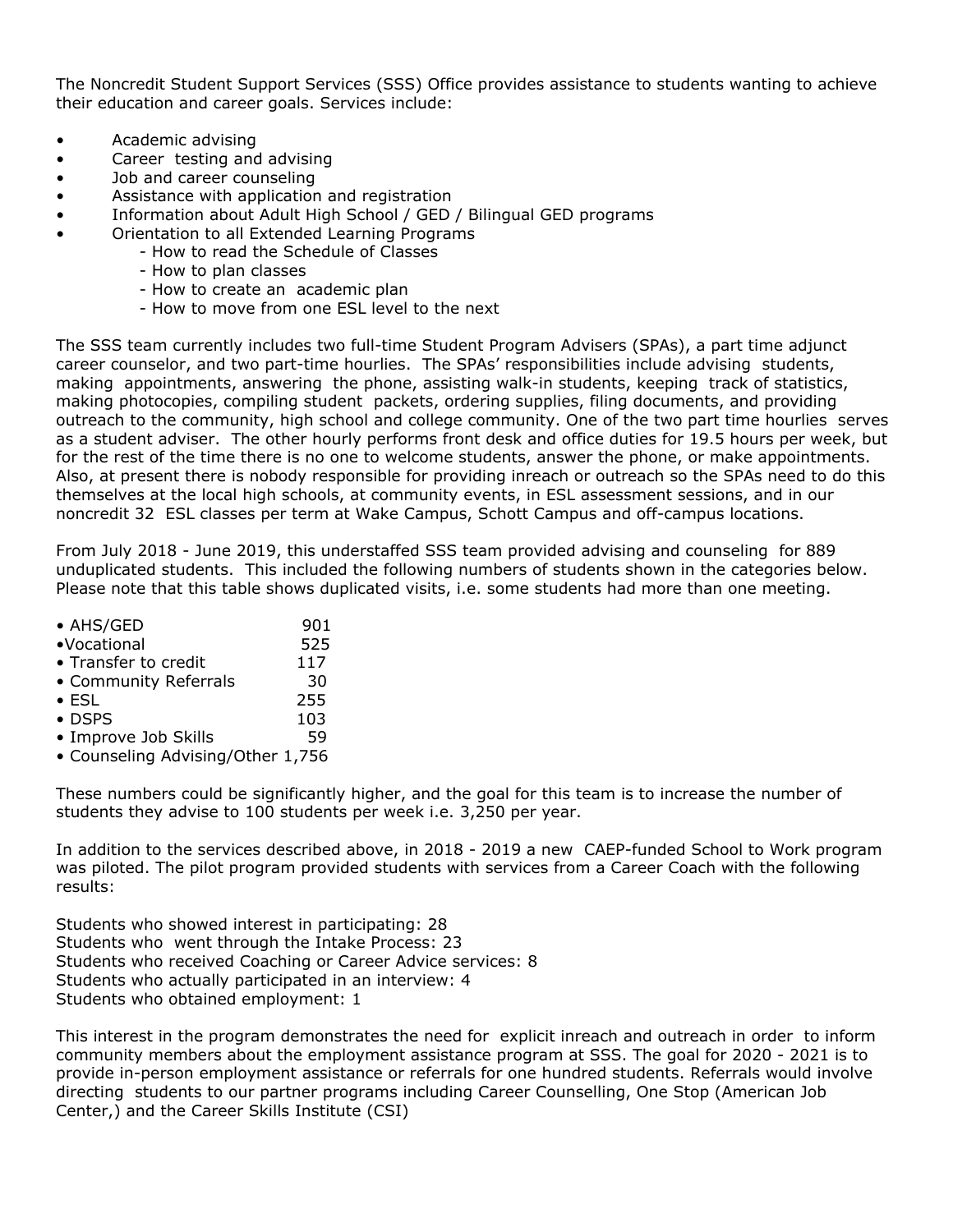To attain this goal, the Student Support Services staff members need more time to focus on their main job which is to advise, counsel, and coach students.

With additional support, the SSS team would be able to provide greater inreach to current students and also great outreach to the community at large.

In order to enhance the vitality of the Student Support Service program, for SBAEC's 2020-2021 grant cycle we respectfully request funding in the following four areas:

1) Inreach and Outreach

- 2) Project Assistance
- 3) Career Coaching
- 4) Non-instructional Supplies and Duplicating

These areas tie to the AEBG Consortium's 2019-2021 goals and objectives and key performance indicators as follows:

Programs in allowable program areas: #1, 2, 3, 4, 5, 6,7

Overarching 3-year plan goals: #2, 3, 4, 5, 6

Primary goals for upcoming year #1, 4, 5, 6

Data collection for all CAEP programs and partners  $#$  II

Specifically, the grant will fund:

1) A Part-Time Temporary Hourly (Inreach/Outreach): 12 hours per week for 16 months

A new temporary hourly will be responsible for inreach and outreach. The overall goal will be to promote the advising and career planning opportunities offered at Noncredit Student Support Services and thus significantly increase the number of students served in the SSS office. The inreach / outreach plan will be developed in conjunction with the NC SSS Student Program Advisers, School of Extended Learning administration, and the School of Extended Learning marketing consultant.

The inreach / outreach activities will include the following components:

A Delivering bilingual presentations to students in noncredit ESL, AHS/GED/Bilingual GED, and Bilingual Computer classrooms.

B Ensuring that every CAEP student has access to SSS and receives an abbreviated educational plan from the SSS team.

C. Preparing information packets for noncredit ESL students, high school students, and community members in other settings.

D. Preparing bilingual fliers and information sheets.

E. Visiting and posting information in community locations that include churches, swap meets, and local employers such as hospitals and nurseries.

For maximum effectiveness, this hourly will work together with a second temporary hourly (see job description below).

This role will serve to meet the following key performance indicators: #1, 2, 3, 4, 5, 6, 7

2) A Second Part-Time Temporary Hourly (Project Assistance): 19.5 hours per week for 16 months A second temporary hourly will:

a) assist with inreach, outreach, and project support for the launch of this new program;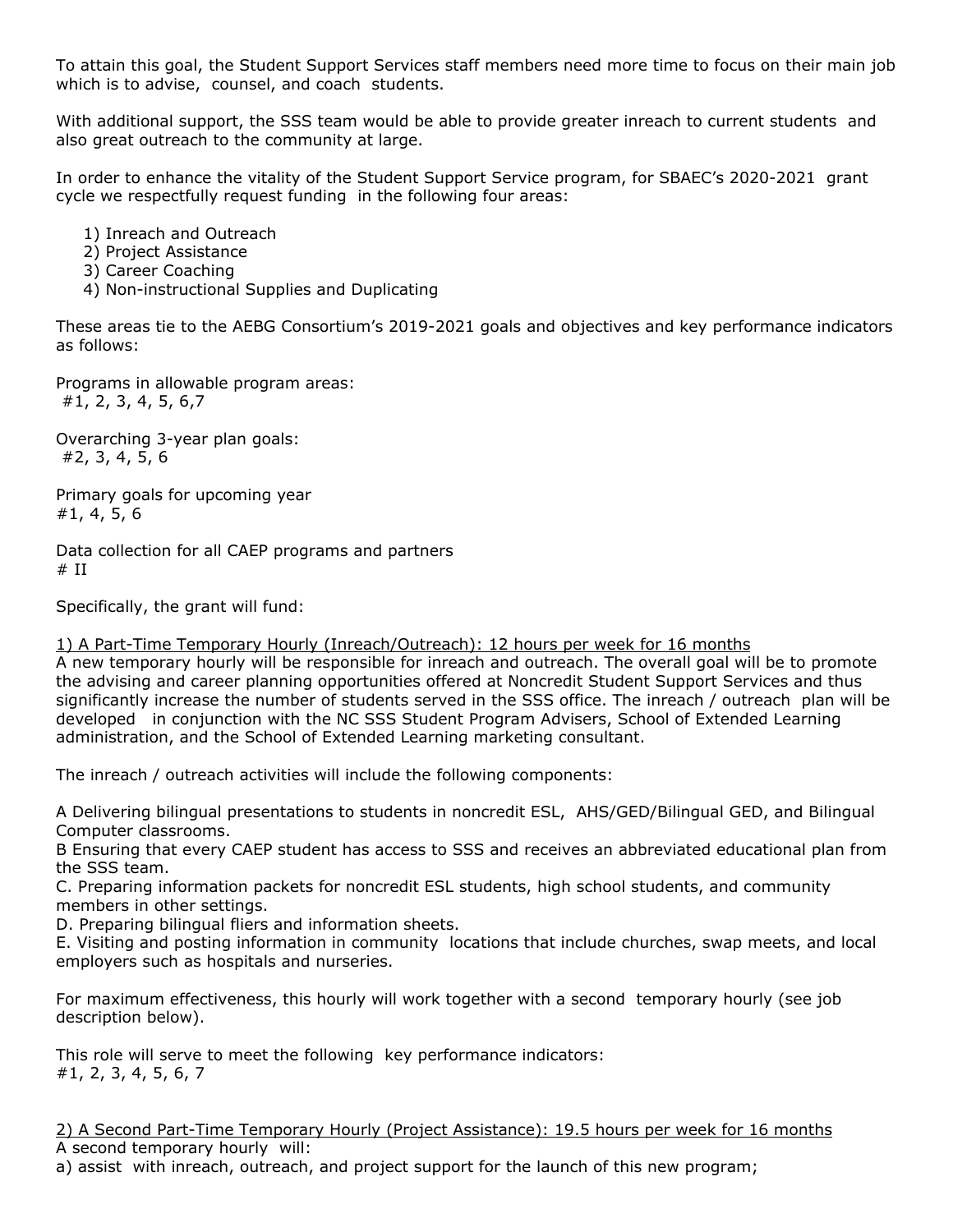- b) assist Student Program Advisors and the Career Coach with their projects;
- c) provide bilingual support, information and assistance to students;
- d) greet and assist students on the phone and in the SSS office;
- e) refer students and make appointments for students as needed;
- f) assist students to make their own appointments on office computers;
- g) direct or escort students to the Schott campus main office for assistance as needed.

This role will serve to meet the following key performance indicators: #1, 2, 3, 4, 5, 6, 7

#### 3) Career Coach (8 hours per week for 11 months)

The Career Coach will help students develop basic employment skills with the ultimate goal of employment or career advancement. The Career Coach will also match students with career and job opportunities in the community. Students will build their confidence both as student and employee.

As a result, students will be better informed of the resources that SBCC School of Extended Learning have for free, and receive guidance leading to an easy transition to credit campus based on individual goals. Students will also be referred to our partners in CSI, One Stop, and Career Counseling.

This role will serve to meet the following key performance indicators: #1, 2, 3, 4, 5, 6, 7

4) Non-instructional Supplies and Duplicating for Inreach and Outreach\*

In order to support the new inreach and outreach efforts and career coaching, students will need to be provided with folders, maps, orientation packets, graduation programs, and certificates. Costs associated with providing the duplicated and collated materials will include photocopying, copy paper, folders and office supplies.

These supplies will serve to meet the following key performance indicators: #1, 2, 3, 4, 5, 6, 7

#### 2. Integration  $*$

Please explain how your proposed program integrates adult education programs at SBCC and creates a transition to credit/transfer educational programs or creates a transition to the workforce (including, but not limited to, internships, jobs, pre-apprenticeships, self-employment).

#### INTEGRATION

The SSS team offers advising and counselling to all noncredit students. This proposal integrates all adult education programs at SBCC by:

a) providing support and outreach for the SSS team;

b) adding a new pilot program (employment assistance);

c) collaborating with and providing referrals to CSI, One Stop, and Career Counselling;

d) promoting transition to credit programs and workforce by introducing students to the staff who will assist with the development of short and long term educational plans and also job/career plans.

#### 3. Justification \*

Please justify the need of your proposed program and include research, labor market information, employer feedback, student surveys, or other relevant information and describe how funding will further your objectives. For programs that have previously received funding, please justify the need and provide a status report on your existing award(s) and remaining balance(s).

#### JUSTIFICATION

An excellent model of SSS inreach and outreach is provided between 2006 and 2009. At that time, Noncredit SSS (then called STEP) had 14 staff members, and paid a part-time SPA to develop and execute inreach and outreach efforts. In addition, the program had 1.0 FTE of project assistance. This extra assistance allowed STEP to process over 4,500 student appointments per year with 170 - 200 students visiting the office per week. In addition, a video was produced by the staff which was posted on the website, made available to local employers, churches, schools etc, and projected at presentations.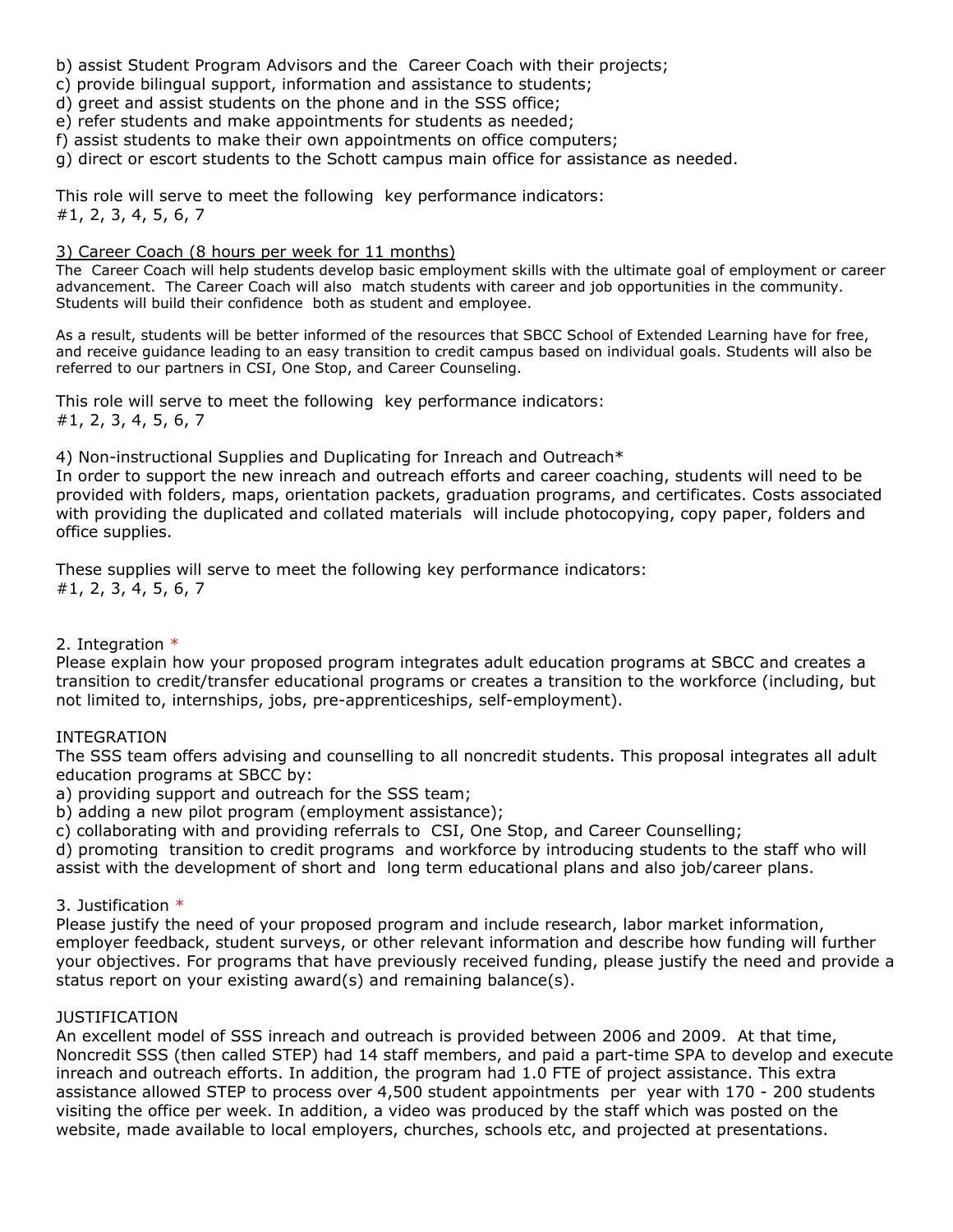From July 2018 - June 2019, our current team provided advising and counseling for 889 unduplicated students. This included the following numbers of students shown in the categories below. Please note that this table shows duplicated visits, i.e. some students had more than one meeting.

| • AHS/GED             | 901 |
|-----------------------|-----|
| •Vocational           | 525 |
| • Transfer to credit  | 117 |
| • Community Referrals | 30  |
| $\bullet$ ESL         | 255 |
| $\bullet$ DSPS        | 103 |
| • Improve Job Skills  | 59  |
|                       |     |

• Counseling Advising/Other 1,756

The ultimate goal is for all CAEP students, including noncredit ESL and Adult High School students to receive advising, coaching and counseling from Student Support Services.

In 2018 - 2019, 901 meetings took place with Adult High School / GED / Bilingual GED students out of 526 unduplicated students in these programs. This means that on average each student visited SSS 1.71 times.

In the same twelve-month period only 255 meetings took place with ESL students out of 1,118 ESL unduplicated students. This means that on average each ESL student visited SSS only 0.22 times.

This is clearly an unsatisfactory situation, particularly regarding ESL students. The two temporary hourly positions described in this grant proposal will help Extended Learning attain the stated goals by increasing awareness about SSS and providing better customer service.

#### 4. Outreach & Marketing \*

Please describe your plans to conduct outreach and marketing to reach your target population and increase enrollments.

#### OUTREACH AND MARKETING

The new inreach and outreach plan will be developed and subsequently executed by the two temporary hourlies. Funding these positions along with necessary supplies will not only produce more students but will also allow the SSS team to focus on advising and counseling students without the distraction of constant interruptions at the front desk. These new resources will also allow our SSS team to increase advising, coaching and counseling hours at Schott Campus, and to add services at the Wake Campus and at other sites where instruction occurs.

Please see above for details and components of the inreach / outreach plan.

#### 5. Partnerships \*

Please provide 2-3 prospective CAEP Programs or Partners you plan to work with to maximize student and client participation and describe your prospective collaborative efforts; either with current CAEP programs and/or other external community entities.

#### PARTNERSHIPS

With the proposed additions to staff and supplies, the Noncredit SSS team will be able to partner to great effect with the following:

- Noncredit classes whose students need to find out about the services that SSS can offer, i.e. ESL and Adult High School / GED / Bilingual GED / Bilingual Computers
- Local high schools
- SBCC Academic Counseling
- Local churches
- Local employers such as Cottage Hospital
- Career Skills Institute (CSI)
- One Stop
- Career Counselling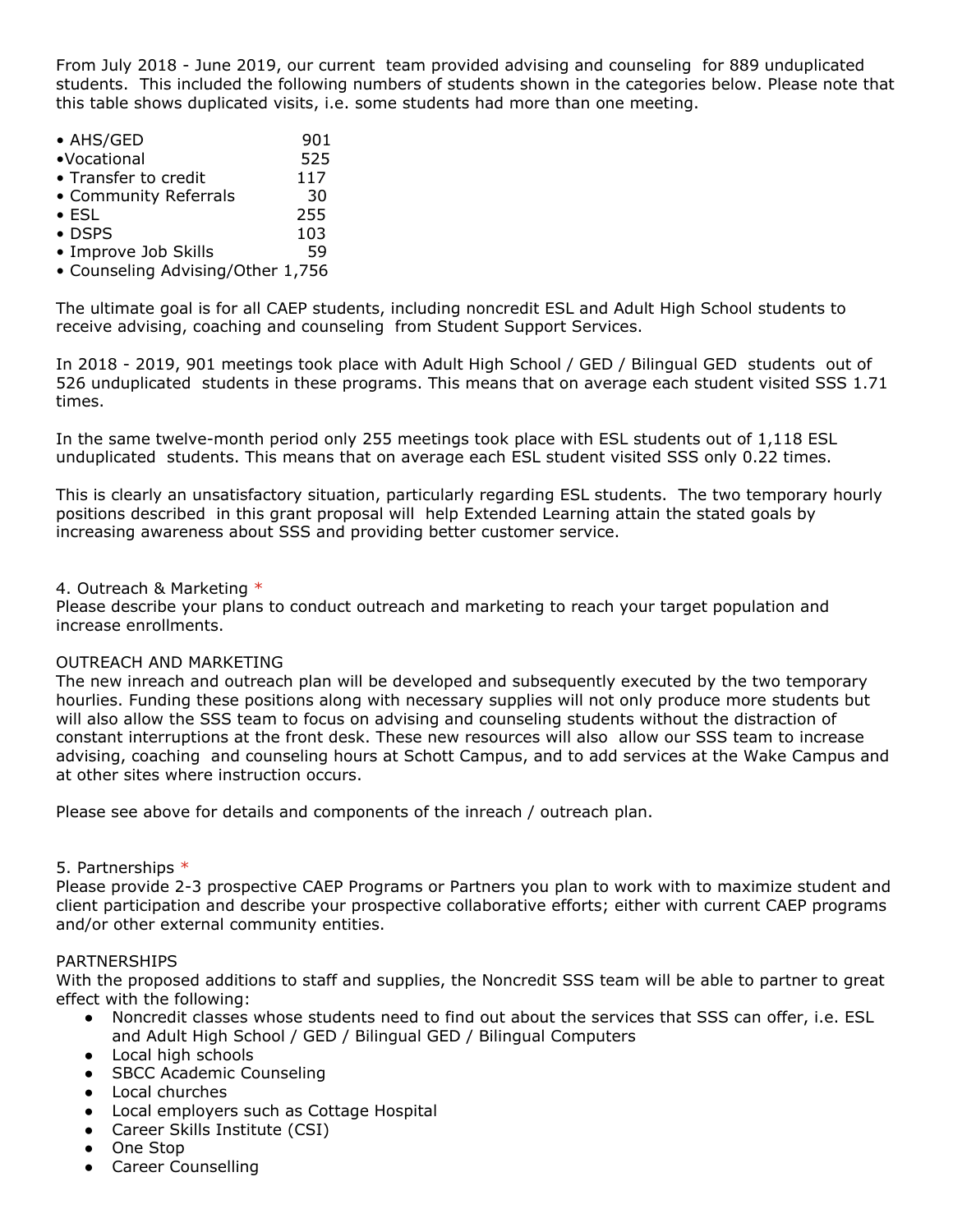6. SBCC Noncredit Student Support Services \*

Provide your plans to integrate SBCC Noncredit Student Support Services in order to assist students in obtaining abbreviated educational plans.

#### SBCC NONCREDIT STUDENT SUPPORT SERVICES

The proposal is submitted on behalf of SBCC Noncredit Student Support Services.

#### 7. Alignment \*

Please describe how your program is in alignment and furthers the Consortium's goals and objectives as stated above.

#### ALIGNMENT

This grant proposal aligns with the seven Program Areas and Key Performance Indicators #1, 2, 3, 4, 5, 6, 7

Students from all seven program areas will benefit from exposure to and services provided by the Noncredit SSS program.

#### 8. Leveraging Funds \*

Please describe what other funding sources, and the percentage of those funding sources, will be used to support your CAEP proposed program.

#### LEVERAGING FUNDS

There are no other funding sources that can be used to support this proposal as any available funds are already being tapped. Please see below for details.

At present in Noncredit SSS there are two full time SPAs and two hourlies funded by the Student Equity and Achievement fund for a total cost of about \$238,000. The part-time Career Counselor is currently funded by CAEP to the tune of \$15,000 per year. The total for salary and benefits is approximately \$253,000.

In 2018 - 2019, \$45,000 was also made available through CAEP to purchase for the SSS office, Chrome Books, new furniture, new carpeting, and to re-paint the SSS office space.

There is also SBCC general fund money available 2019 - 2020 for:

Commencement: \$5,000 Non-instructional supplies: \$2,400 Mileage: \$250

However, there is no funding available from other sources for outreach or project assistance, and the non-instructional supplies budget is not sufficient. Our SPAs are expected to provide outreach and office duties on top of their advising, and this is not cost-efficient. They are currently unable to recruit enough students to meet the target of 100 per week because they are busy advising students with appointments, and they cannot advise as many students as they could potentially advise because they also have to provide outreach, welcome and set up appointments etc with walk-in students, order supplies, and do their own copying and folders etc

9. Diversity, Inclusion, and Equity\*

Please describe how your program will create a diverse, inclusive, and equitable educational experience for adult learners.

#### DIVERSITY, INCLUSION, AND EQUITY

Noncredit Student Support Services is part of the School of Extended Learning which offers educational and community programs that serve our diverse adult population. All of Extended Learning programs advance career and life skills and build a bridge to credit.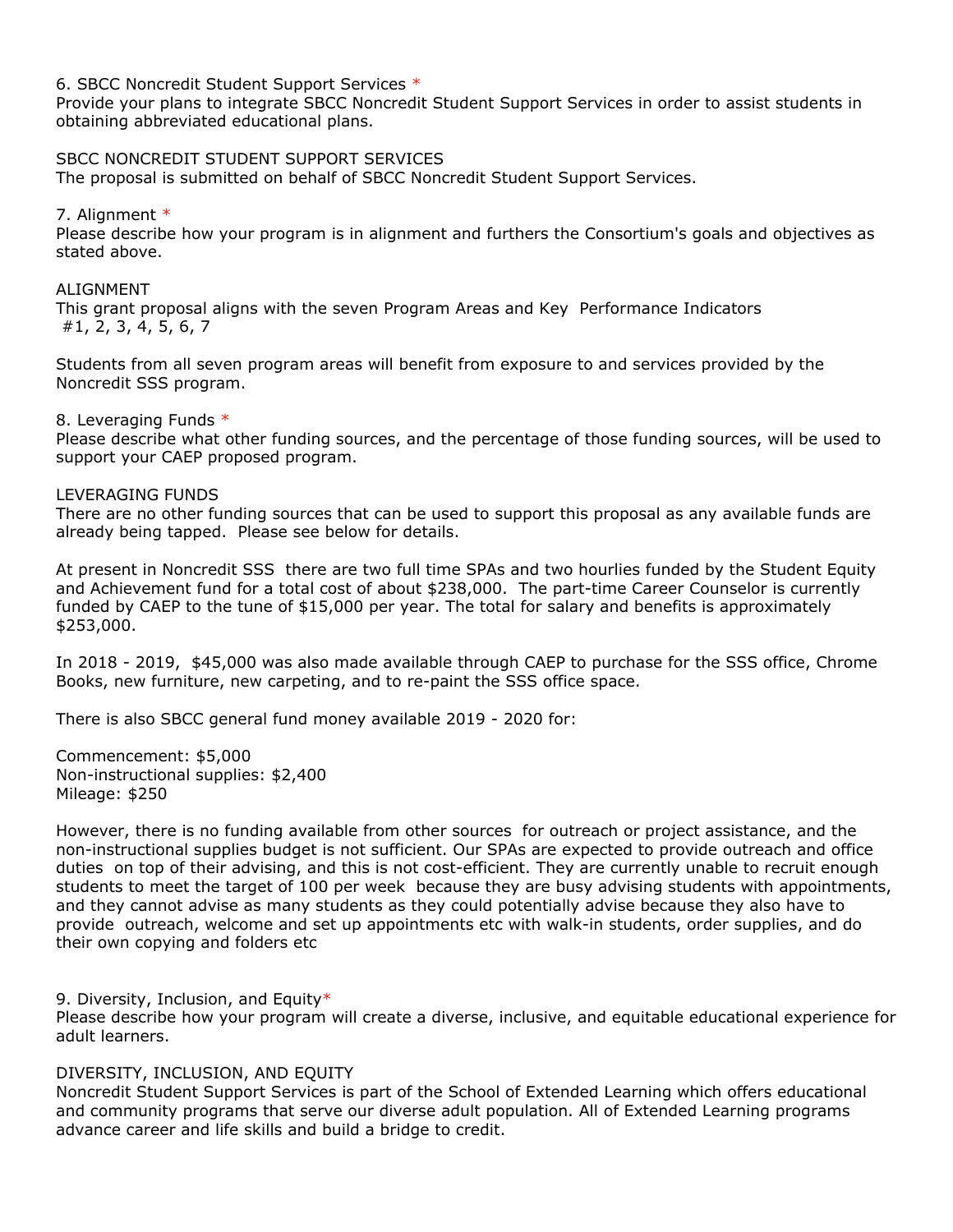This proposal speaks directly to open access for our students. We are leaving hundreds of students behind every year without the benefit of the resources and educational/career planning that our SSS team offers. This proposal seeks to address this equity gap, with a goal of providing every CAEP student enrolled in Extended Learning with an abbreviated educational plan.

Santa Barbara City College students enrolled in the School of Extended Learning have access to free assistance with their education and career goals. Services are also available in Spanish.The programs served include Adult High School/GED/Bilingual GED, Noncredit ESL, noncredit computer courses, Green Gardener, Medical Assistant Training, Personal Care Attendant, Restorative Nurse Aide and ServSafe.

The proposed career coach, temporary hourlies, and non-instructional supplies will help Noncredit SSS to reach a wider diverse population in the community, and to attract more of our current non-native speaker students especially in the ESL and Adult High School / GED / and Bilingual GED programs.

#### 10. Activity Chart

Please use the Activity Chart provided in the link under the instructions and email to [sbaebg@gmail.com.](mailto:sbaebg@gmail.com) The Activity Chart should outline your program's specific objectives and activities, along with a timeline for completion, the person/agency responsible, outcomes and data capture methods. Please attach additional pages if necessary.

Please see

[https://docs.google.com/document/d/1MDoHle11A40a3WeWdFwziLoehFzbdMU4DIpPMzFW9O0/edit?usp=s](https://docs.google.com/document/d/1MDoHle11A40a3WeWdFwziLoehFzbdMU4DIpPMzFW9O0/edit?usp=sharing) [haring](https://docs.google.com/document/d/1MDoHle11A40a3WeWdFwziLoehFzbdMU4DIpPMzFW9O0/edit?usp=sharing)

 $\boxtimes$  I certify that the Activity Chart has been completed and emailed to [sbaebg@gmail.com](mailto:sbaebg@gmail.com)

# **TOTAL BUDGET REQUESTED**

#### **Please see attached spreadsheet at**

[https://docs.google.com/spreadsheets/d/1ivxj1uYuFyD0Le0VIlQft5ZM2szR6jgmDTGgF7VhEh0/edit?usp=s](https://docs.google.com/spreadsheets/d/1ivxj1uYuFyD0Le0VIlQft5ZM2szR6jgmDTGgF7VhEh0/edit?usp=sharing) [haring](https://docs.google.com/spreadsheets/d/1ivxj1uYuFyD0Le0VIlQft5ZM2szR6jgmDTGgF7VhEh0/edit?usp=sharing)

#### **Total Budget Requested: \$69,984**

#### **1000 (Instructional Salaries)**

Total dollars requesting for INSTRUCTIONAL PERSONNEL (include 25% for BENEFITS in 3000 section below)

**0**

#### 1000 Detail \*

Please provide a detailed budget for this category. n/a

#### **2000 (Non-instructional Salaries)**

Total dollars requesting for PERSONNEL (include 20% for BENEFITS in 3000 section below) **\$40,320** 2000 Detail Please provide a detailed budget for this category.

Temporary Hourlies Salaries @ \$20 / hour: \$15,360 + 24,960 = \$40,320

# **3000 (Benefits from 1000 and 2000 categories)**

Total dollars requesting for BENEFITS . The average benefit rate is 20%. **\$8,064**  $$40,320 \times 20\% = $8,064$ 

#### **4000 Instructional and Non-Instructional Supplies**

Total dollars requesting for INSTRUCTIONAL SUPPLIES and NON-INSTRUCTIONAL SUPPLIES and Computer Software (not hardware).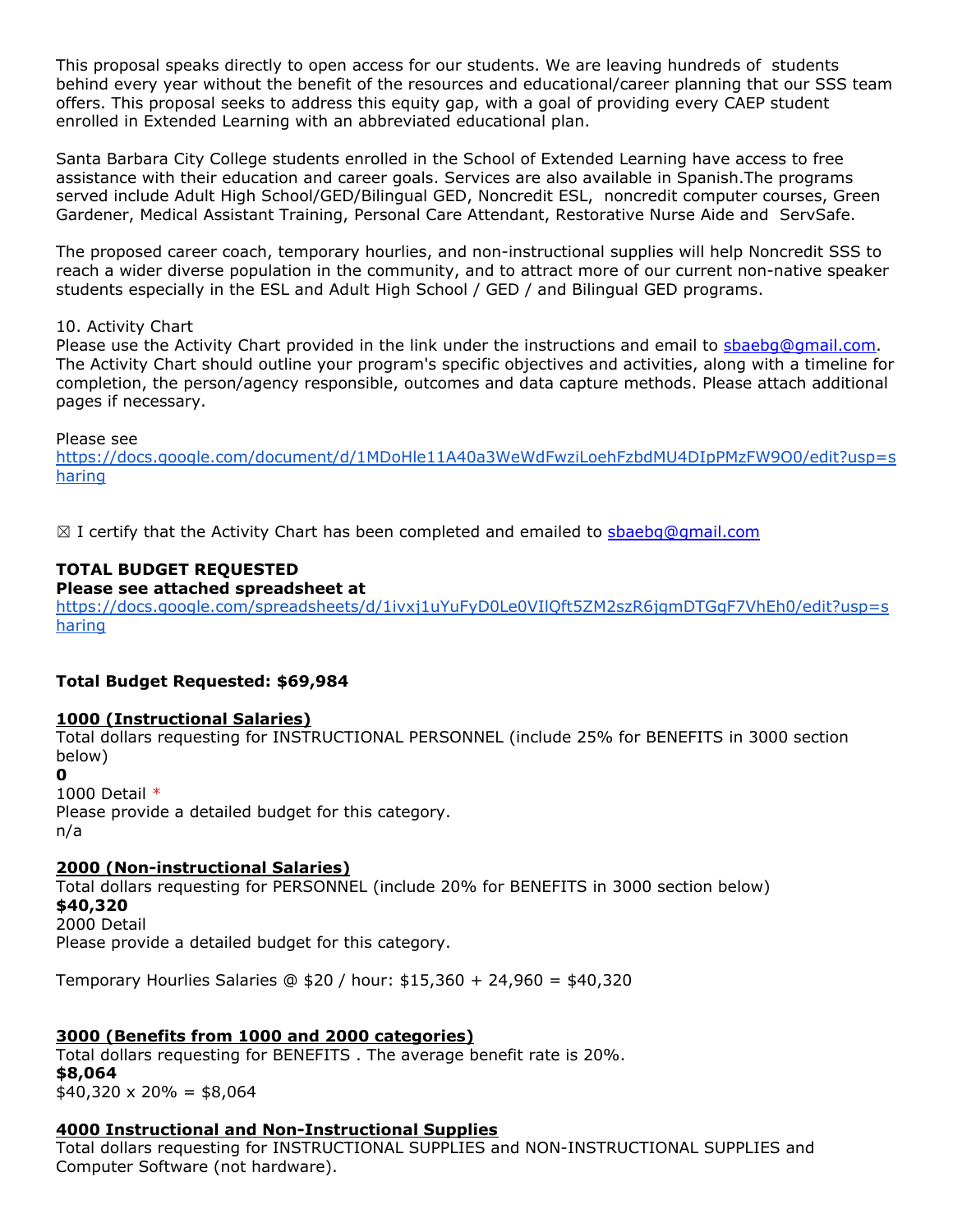# **\$3,000**

4000 Detail Please provide a detailed budget for this category. \$3,000 - Printing/ duplicating, office materials for inreach/outreach and coaching, student folders

#### **5000 Consultants, Meetings, Professional Development**

Total dollars requesting for CONSULTANTS, MEETINGS, PROFESSIONAL DEVELOPMENT **\$18,600** 5000 Detail Please provide a detailed budget for this category. Career Coach: \$17,600 (11 months, 8 hours per week,@ \$50 per hour) Mileage: \$1,000

# **6000 Capital Outlay**

Total dollars requesting for CAPITAL OUTLAY (Computer Hardware) **\$0** 6000 Detail Please provide a detailed budget for this category. N/A

# **TOTAL NUMBER ADULT STUDENT PROJECTION**

#### **Total number of adult students in Student Support Services served in 2017-2018 and 2018-2019 (for CAEP awardees).**

2017 - 2018 Unduplicated Count of Students Report is 962 Multiple visits at our SSS office is 3,345 students served during this fiscal year.

2018 - 2019 STUDENT Support Services

Total multiple visits: 3,752 including:

- AHSD/GED 901
- Vocational 525
- Transfer to credit 117
- Community Referrals 30
- ESL 255
- DSPS 103
- Improve Job Skills 59
- Counseling Advising/Other 1756

#### 2018 - 2019 School to Work Project

Students who showed interest in participating: 28 Students who went through the Intake Process: 23 Students who received Coaching or Career Advice services: 8 Students who actually participated in an interview: 4 Students who obtained employment: 1

#### **Target number of adult students you plan to serve from 2019-2021.**

The total target from January 2020 to June 2021 is 5,350

Student Advising = 5,250 Appointments total 100 student appointments / meetings per week 3,500 over 35 weeks, January 2020 - December 2020